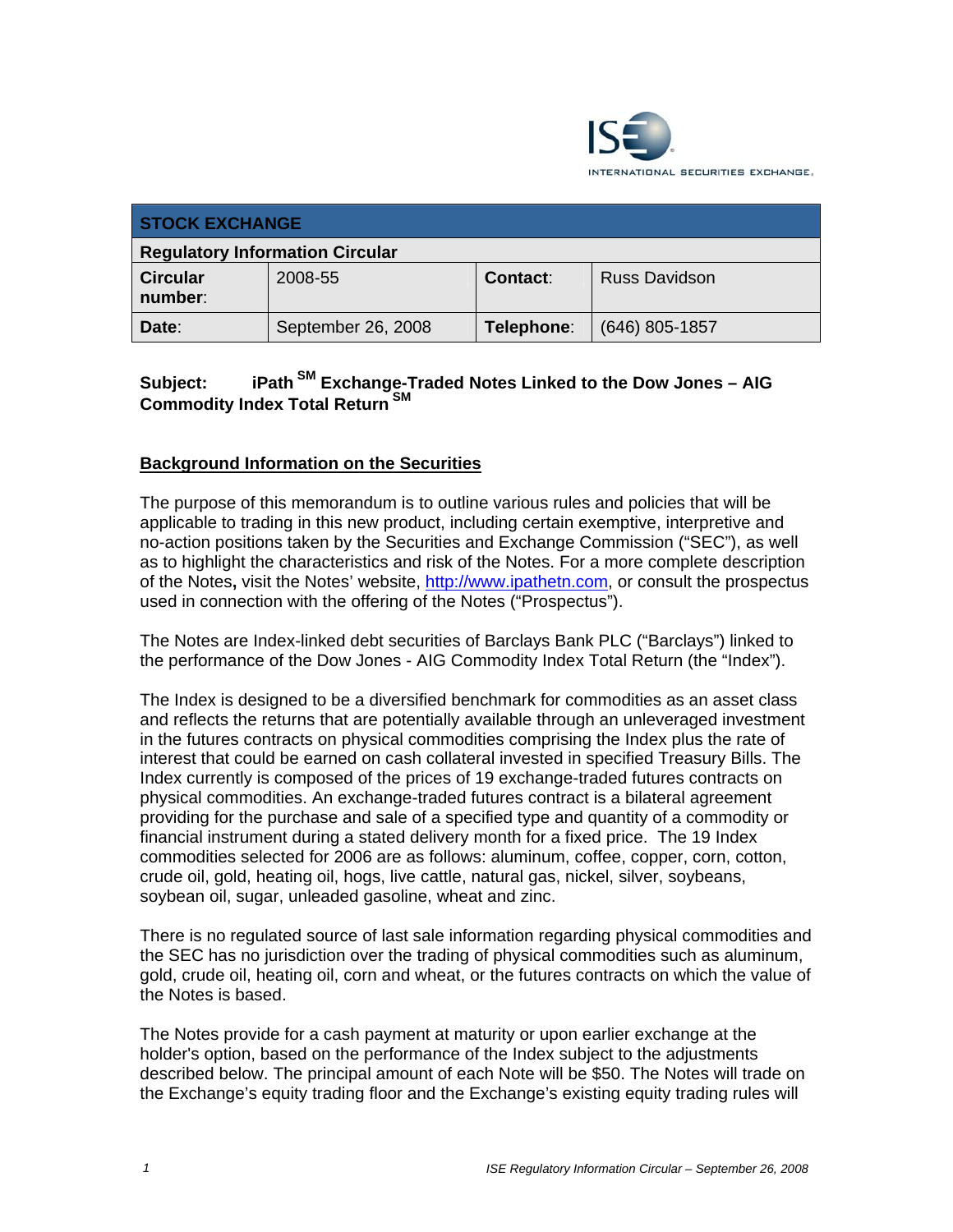apply to trading in the Notes. The Notes will not have a minimum principal amount that will be repaid and, accordingly, payment on the Notes prior to or at maturity may be less than the original issue price of the Notes. In fact, the value of the Index must increase for the investor to receive at least the \$50 principal amount per Note at maturity or upon exchange or redemption. If the value of the Index decreases or does not increase sufficiently to offset the investor fee (described below), the investor will receive less, and possibly significantly less, than the \$50 principal amount per Note. In addition, holders of the Notes will not receive any interest payments from the Notes. The Notes will have a term of 30 years.

Holders who have not previously redeemed their Notes will receive a cash payment at maturity equal to the principal amount of their Notes times the index factor on the Final Valuation Date (as defined below) minus the investor fee on the Final Valuation Date. The "index factor" on any given day will be equal to the closing value of the Index on that day divided by the initial index level. The index factor on the Final Valuation Date will be equal to the final index level divided by the initial index level. The "initial index level" is the closing value of the Index on the date of issuance of the Notes (the "Trade Date"), and the "final index level" is the closing value of the Index on the Final Valuation Date. The investor fee is equal to 0.75% per year times the principal amount of a holder's Notes times the index factor, calculated on a daily basis in the following manner: The investor fee on the Trade Date will equal zero. On each subsequent calendar day until maturity or early redemption, the investor fee will increase by an amount equal to 0.75% times the principal amount of a holder's Notes times the index factor on that day (or, if such day is not a trading day, the index factor on the immediately preceding trading day) divided by 365. The investor fee is the only fee holders will be charged in connection with their ownership of the Notes.

Prior to maturity, holders may, subject to certain restrictions, redeem their Notes on any Redemption Date (defined below) during the term of the Notes provided that they present at least 50,000 Notes for redemption, or they act through a broker or other financial intermediaries (such as a bank or other financial institution not required to register as a broker-dealer to engage in securities transactions) that are willing to bundle their Notes for redemption with other investors' Notes. If a holder chooses to redeem such holder's Notes on a Redemption Date, such holder will receive a cash payment on such date equal to the principal amount of such holder's Notes times the index factor on the applicable Valuation Date minus the investor fee on the applicable Valuation Date. A "Redemption Date" is the third business day following a Valuation Date (other than the Final Valuation Date (defined below)). A "Valuation Date" is each Thursday from the first Thursday after issuance of the Notes until the last Thursday before maturity of the Notes (the "Final Valuation Date") inclusive (or, if such date is not a trading day, the next succeeding trading day), unless the calculation agent determines that a market disruption event, as described below, occurs or is continuing on that day. In that event, the Valuation Date for the maturity date or corresponding Redemption Date, as the case may be, will be the first following trading day on which the calculation agent determines that a market disruption event does not occur and is not continuing. In no event, however, will a Valuation Date be postponed by more than five trading days.

Any of the following will be a market disruption event: (i) a material limitation, suspension or disruption in the trading of any Index component which results in a failure by the trading facility on which the relevant contract is traded to report a daily contract reference price (i.e., the price of the relevant contract that is used as a reference or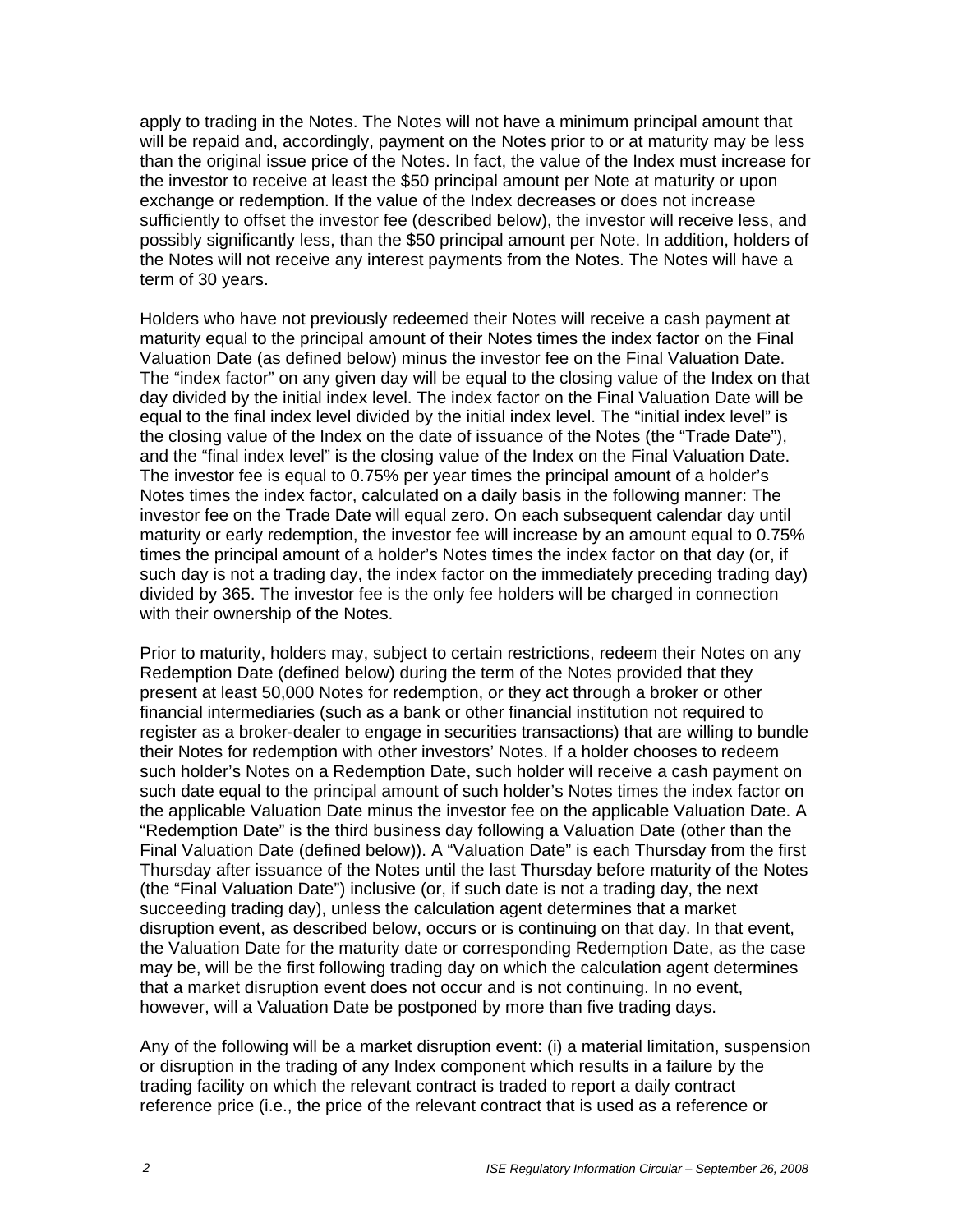benchmark by market participants); (ii) the daily contract reference price for any Index component is a "limit price", which means that the daily contract reference price for such contract has increased or decreased from the previous day's daily contract reference price by the maximum amount permitted under the applicable rules or procedures of the relevant trading facility; (iii) failure by the Index Sponsor to publish the closing value of the Index or of the applicable trading facility or other price source to announce or publish the daily contract reference price for one or more Index component; or (iv) any other event, if the calculation agent determines in its sole discretion that the event materially interferes with Barclays' ability or the ability of any of Barclays' affiliates to unwind all or a material portion of a hedge with respect to the Notes that Barclays or Barclays' affiliates have effected or may effect as described herein in connection with the sale of the Notes.

If a Valuation Date is postponed by five trading days, that fifth day will nevertheless be the date on which the value of the Index will be determined by the calculation agent. In such an event, the calculation agent will make a good faith estimate in its sole discretion of the value of the Index.

To redeem their Notes, holders must instruct their broker or other person through whom they hold their Notes to take the following steps:

- deliver a notice of redemption to Barclays via email by no later than 11:00 a.m. New York time on the business day prior to the applicable Valuation Date. If Barclays receives such notice by the time specified in the preceding sentence, it will respond by sending the holder a confirmation of redemption;
- deliver the signed confirmation of redemption to Barclays via facsmile in the specified form by 4:00 p.m. New York time on the same day. Barclays must acknowledge receipt in order for the confirmation to be effective; and
- transfer such holder's book-entry interest in its Notes to the trustee on Barclays' behalf at or prior to 10:00 a.m. on the applicable Redemption Date (the third business day following the Valuation Date).

If holders elect to redeem their Notes, Barclays may request that Barclays Capital Inc. (a broker-dealer) purchase the Notes for the cash amount that would otherwise have been payable by Barclays upon redemption. In this case, Barclays will remain obligated to redeem the Notes if Barclays Capital Inc. fails to purchase the Notes. Any Notes purchased by Barclays Capital Inc. may remain outstanding.

If an event of default occurs and the maturity of the Notes is accelerated Barclays will pay the default amount in respect of the principal of the Notes at maturity. The default amount for the Notes on any day will be an amount, determined by the calculation agent in its sole discretion, equal to the cost of having a qualified financial institution, of the kind and selected as described below, expressly assume all Barclays' payment and other obligations with respect to the Notes as of that day and as if no default or acceleration had occurred, or to undertake other obligations providing substantially equivalent economic value to the holders of the Notes with respect to the Notes. That cost will equal:

• the lowest amount that a qualified financial institution would charge to effect this assumption or undertaking, plus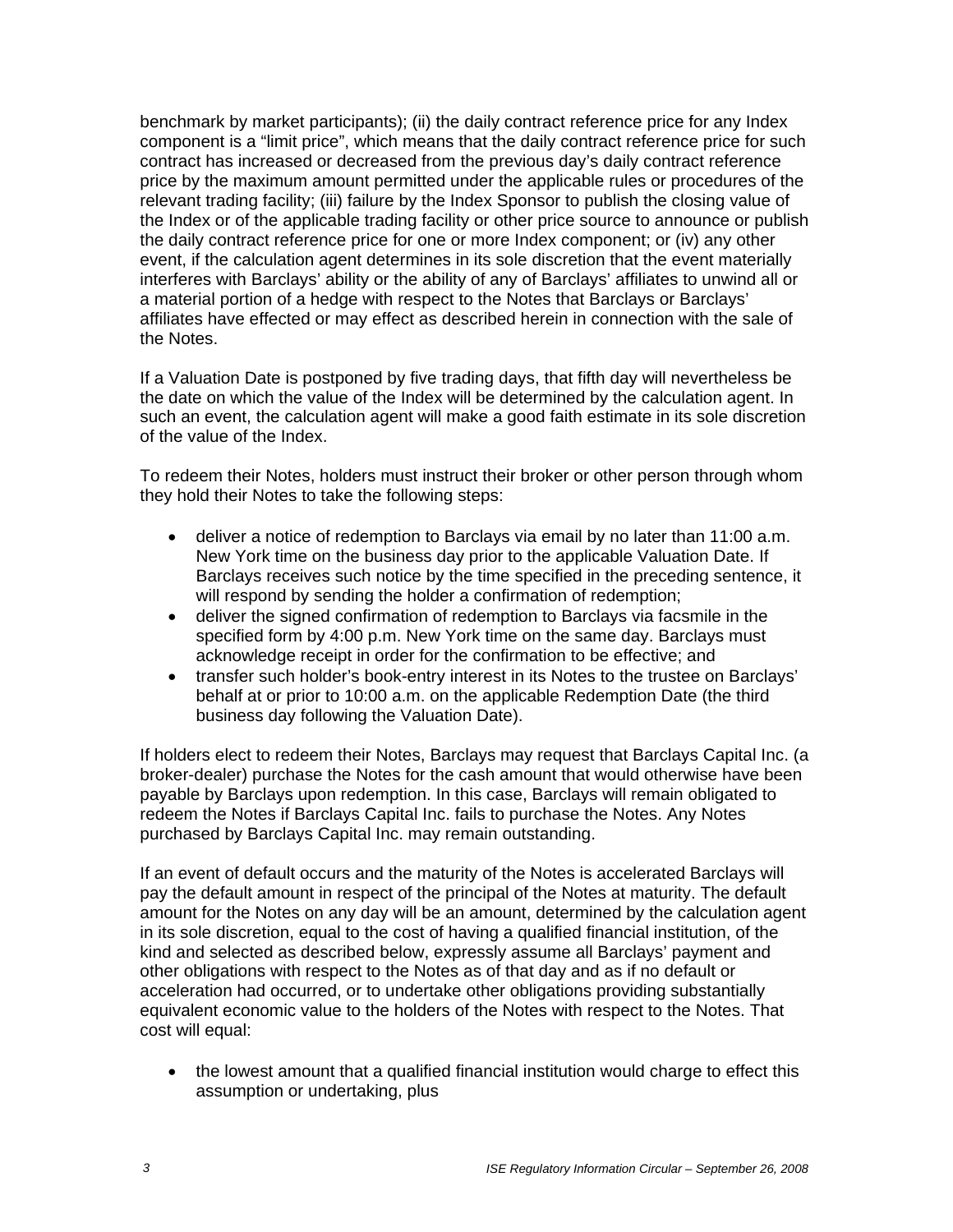• the reasonable expenses, including reasonable attorneys' fees, incurred by the holders of the Notes in preparing any documentation necessary for this assumption or undertaking.

During the default quotation period for the Notes (described below), the holders of the Notes and/or Barclays may request a qualified financial institution to provide a quotation of the amount it would charge to effect this assumption or undertaking. If either party obtains a quotation, it must notify the other party in writing of the quotation. The amount referred to in the first bullet point above will equal the lowest – or, if there is only one, the only – quotation obtained, and as to which notice is so given, during the default quotation period. With respect to any quotation, however, the party not obtaining the quotation may object, on reasonable and significant grounds, to the assumption or undertaking by the qualified financial institution providing the quotation and notify the other party in writing of those grounds within two business days after the last day of the default quotation period, in which case that quotation will be disregarded in determining the default amount. The default quotation period is the period beginning on the day the default amount first becomes due and ending on the third business day after that day, unless:

- no quotation of the kind referred to above is obtained, or
- every quotation of that kind obtained is objected to within five business days after the due date as described above.

If either of these two events occurs, the default quotation period will continue until the third business day after the first business day on which prompt notice of a quotation is given as described above. If that quotation is objected to as described above within five business days after that first business day, however, the default quotation period will continue as described in the prior sentence and this sentence.

In any event, if the default quotation period and the subsequent two business day objection period have not ended before the Final Valuation Date, then the default amount will equal the stated principal amount of the Notes.

Major market data vendors will disseminate at least every 15 seconds (during the time that the Shares trade on the Exchange) the Index value.

An intraday "Indicative Value" meant to approximate the intrinsic economic value of the Notes will be calculated and published via the facilities of the Consolidated Tape Association ("CTA") every 15 seconds throughout the Exchange's Core Trading Session.

Additionally, Barclays or an affiliate will calculate and publish the closing Indicative Value of the Notes on each trading day at http://www.ipathetn.com. In connection with the Notes, the term "Indicative Value" refers to the value at a given time determined based on the following equation:

Indicative Value = Principal Amount per Unit X (Current Index Level / Initial Index Level ) - Current Investor Fee

where:

Principal Amount per Unit = \$50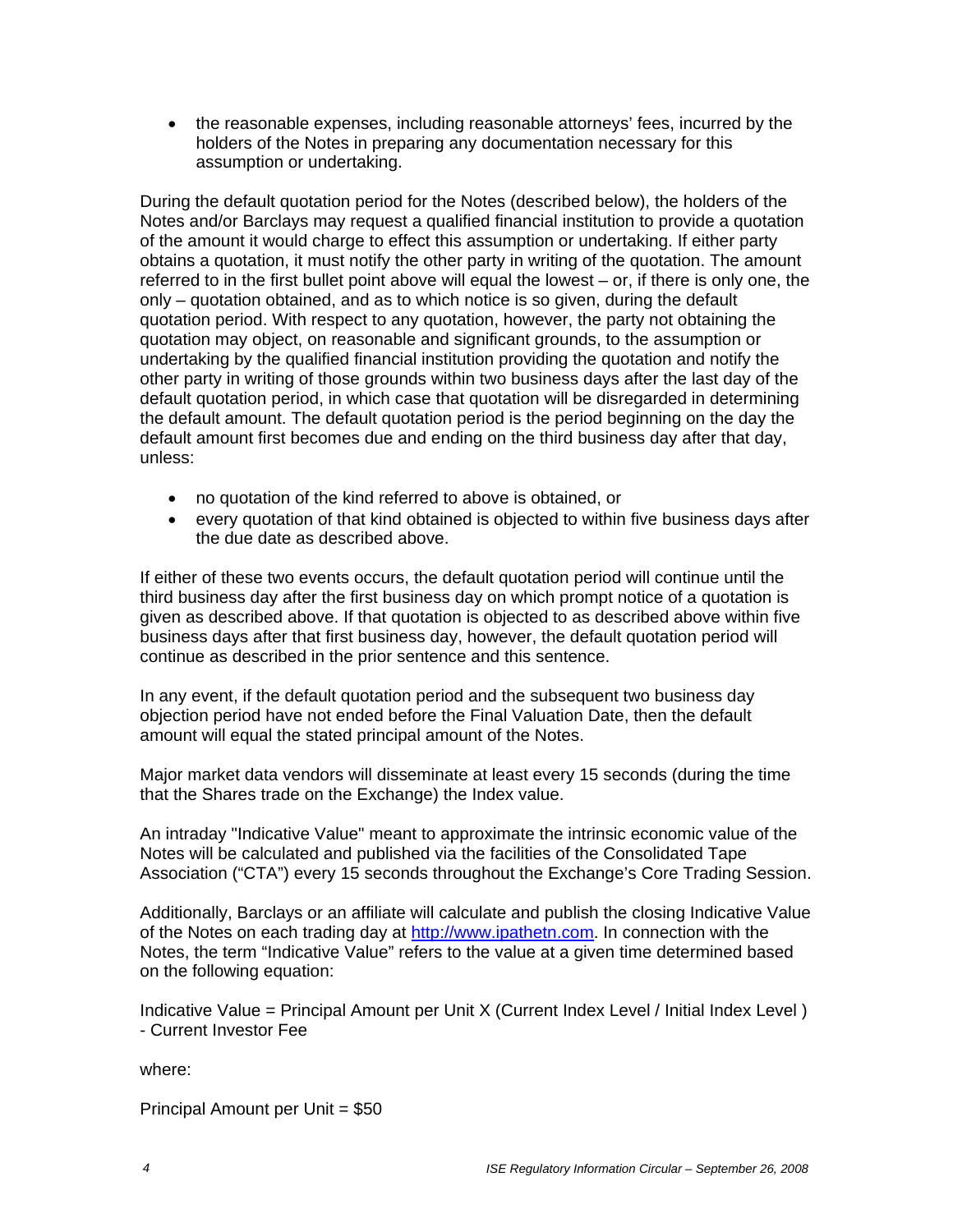Current Index Level = The most recent published level of the Index as reported by the Index Sponsor.

Initial Index Level  $=$  The Index level on the trade date for the Notes.

Current Investor Fee = The most recent daily calculation of the investor fee with respect to the Notes, determined as described above (which, during any trading day, will be the investor fee determined on the preceding calendar day).

### **Risk Factors Related to Investing in the Notes**

The Notes are unsecured promises of Barclays Bank PLC and are not secured debt. The Notes are riskier than ordinary unsecured debt securities. As stated in the Prospectus, an investment in the Notes includes the following risks: carries certain risks:

- Even if the value of the Index at maturity or upon redemption exceeds the initial Index level, Note holders may receive less than the principal amount of their Notes.
- Note holders will not benefit from any increase in the value of the Index if such increase is not reflected in the value of the Index on the applicable valuation date.
- There are restrictions on the minimum number of Notes a Note holder may redeem and on the dates on which a Note holder may redeem them.
- The market value of the Notes may be influenced by many unpredictable factors, including volatile commodities prices suspension or disruptions of market trading in commodities and related futures may adversely affect the value of the Notes.
- Higher future prices of the Index components relative to their current prices may decrease the amount payable at maturity or upon redemption.
- Historical values of the Index or any Index component should not be taken as an indication of the future performance of the Index during the term of the Notes.
- Commodity prices may change unpredictably, affecting the value of the Index and the value of the Notes in unforeseeable ways.
- Changes in the Treasury bill rate of interest may affect the value of the Index and the Notes.
- Changes in Barclays' credit ratings may affect the market value of the Notes.
- Note holders will not receive interest payments on the Notes or have rights in the exchange traded futures contracts constituting the Index components.
- There may not be an active trading market in the Notes; sales in the secondary market may result in significant losses.
- Trading and other transactions by Barclays Bank PLC or its affiliates in instruments linked to the Index or Index components may impair the market value of the Notes.
- Barclays' business activities may create conflicts of interest.
- Barclays Bank PLC and its affiliates have no affiliation with the Index Sponsor and are not responsible for its public disclosure of information, which may change over time.
- The policies of the Index sponsor and changes that affect the Index or the Index components could affect the amount payable on the Notes and their market value.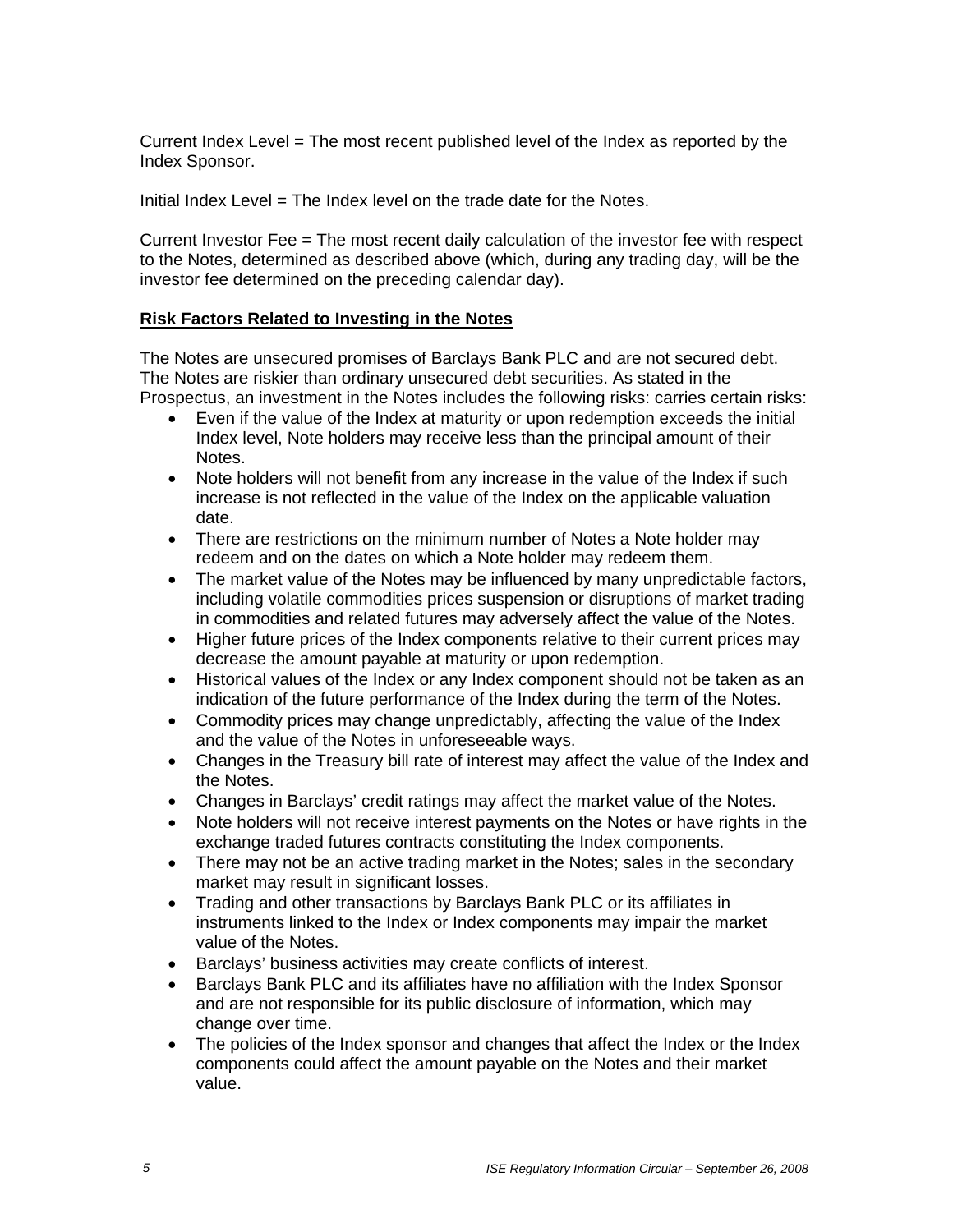- The Index may in the future include contracts that are not traded on regulated futures exchanges.
- Changes in the composition and valuation of the Index may adversely affect the Notes.
- There are potential conflicts of interest between the Noteholders and the calculation agent.

The calculation agent can postpone the determination of the value of the Index or the maturity date or redemption date if a market disruption event occurs on a valuation date.

### **Exchange Rules Applicable to Trading in the Shares**

The Shares are considered equity securities, thus rendering trading in the Shares subject to the Exchange's existing rules governing the trading of equity securities.

# **Trading Hours**

The Shares will trade on ISE between 9:00 a.m. and 4:00 p.m. ET.

Equity Electronic Access Members ("Equity EAMs") trading the Shares during the Pre-Market Session are exposed to the risk of the lack of the calculation or dissemination of underlying index value or intraday indicative value ("IIV"). For certain derivative securities products, an updated underlying index value or IIV may not be calculated or publicly disseminated in the Pre-Market hours. Since the underlying index value and IIV are not calculated or widely disseminated during Pre-Market hours, an investor who is unable to calculate implied values for certain derivative securities products during Pre-Market hours may be at a disadvantage to market professionals.

#### **Trading Halts**

ISE will halt trading in the Shares of a Trust in accordance with ISE Rule 2101(a)(2)(iii). The grounds for a halt under this Rule include a halt by the primary market because it stops trading the Shares and/or a halt because dissemination of the IIV or applicable currency spot price has ceased, or a halt for other regulatory reasons. In addition, ISE will stop trading the Shares of a Trust if the primary market de-lists the Shares.

#### **Delivery of a Prospectus**

Pursuant to federal securities laws, investors purchasing Shares must receive a prospectus prior to or concurrently with the confirmation of a transaction. Investors purchasing Shares directly from the Fund (by delivery of the Deposit Amount) must also receive a prospectus.

Prospectuses may be obtained through the Distributor or on the Fund's website. The Prospectus does not contain all of the information set forth in the registration statement (including the exhibits to the registration statement), parts of which have been omitted in accordance with the rules and regulations of the SEC. For further information about the Fund, please refer to the Trust's registration statement.

# **No-Action Relief Under Federal Securities Regulations**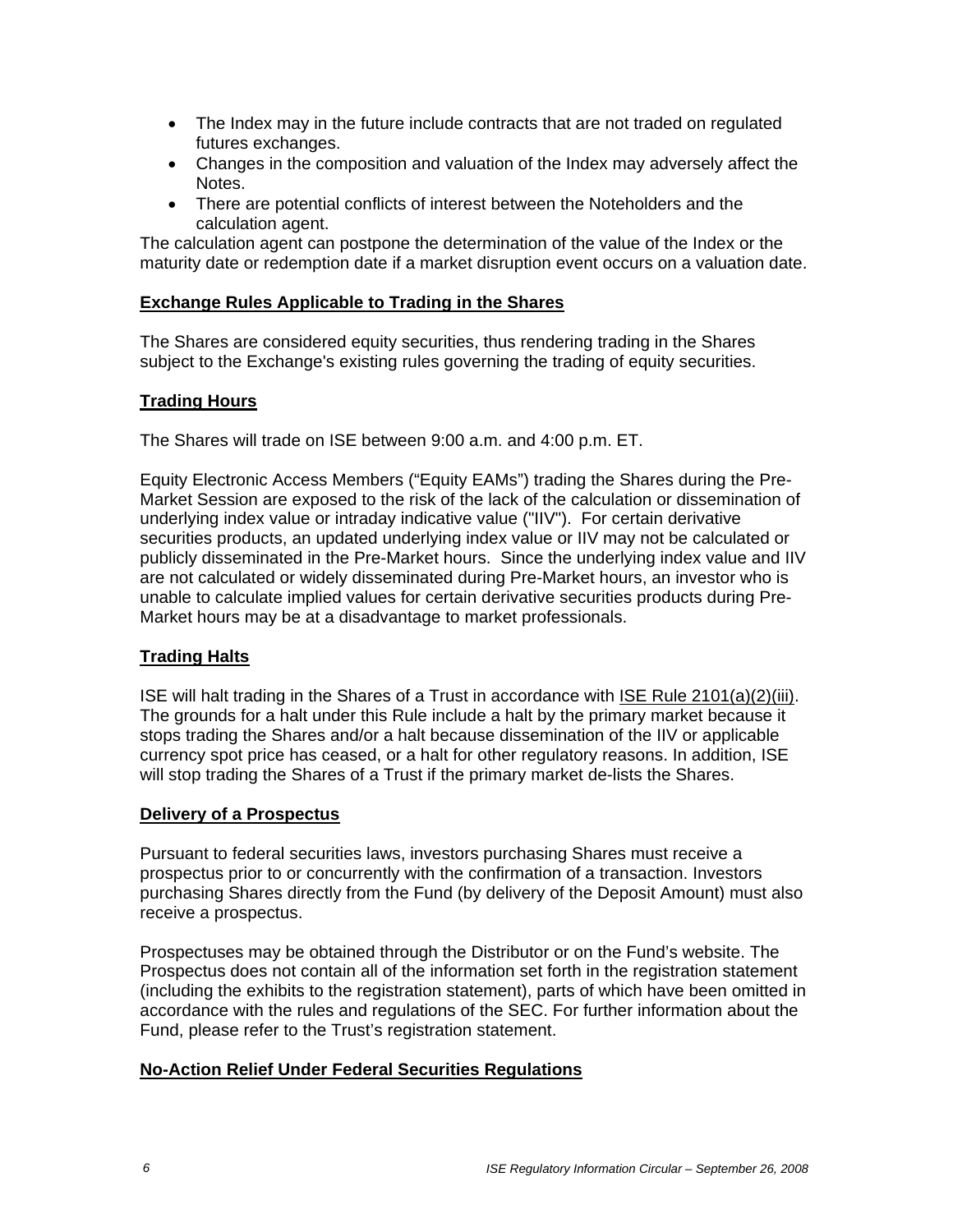The SEC has issued no-action relief from certain provisions of and rules under the Securities Exchange Act of 1934, as amended (the "Exchange Act"), regarding trading in other Barclays iPath securities with structures similar to that of the Notes. See letter dated July 27, 2006, from James A. Brigagliano, Acting Associate Director, Office of Trading Practices and Processing, Division of Market Regulation, to George H. White (the "Letter"). As what follows is only a summary of the relief outlined in the Letter, the Exchange also advises interested members to consult the Letter, for more complete information regarding the matters covered therein.

# **Regulation M Exemptions**

Generally, Rules 101 and 102 of Regulation M is an anti-manipulation regulation that, subject to certain exemptions, prohibits a "distribution participant" and the issuer or selling security holder, in connection with a distribution of securities, from bidding for, purchasing, or attempting to induce any person to bid for or purchase, any security which is the subject of a distribution until after the applicable restricted period, except as specifically permitted in Regulation M. The provisions of the Rules apply to underwriters, prospective underwriters, brokers, dealers, and other persons who have agreed to participate or are participating in a distribution of securities, and affiliated purchasers of such persons.

The Letter states that the SEC Division of Market Regulation will not recommend enforcement action under Rule 101 of Regulation M against persons who may be deemed to be participating in a distribution of the notes to bid for or purchase the notes during their participation in such distribution.

Rule 102 of Regulation M prohibits issuers, selling security holders, or any affiliated purchaser of such person from bidding for, purchasing, or attempting to induce any person to bid for or purchase a covered security during the applicable restricted period in connection with a distribution of securities effected by or on behalf of an issuer or selling security holder. Rule 100 of Regulation M defines "distribution" to mean any offering of securities that is distinguished from ordinary trading transactions by the magnitude of the offering and the presence of special selling efforts and selling methods.

The Letter states that the SEC Division of Market Regulation will not recommend enforcement action under Rule 102 of Regulation M against Barclays and its affiliated purchasers who bid for or purchase or redeem notes during the continuous offering of the notes.

# **Section 11(d)(1) of the Exchange Act; Exchange Act Rule 11d1-2**

Section 11(d)(1) of the Exchange Act generally prohibits a person who is both a broker and a dealer from effecting any transaction in which the broker-dealer extends credit to a customer on any security which was part of a new issue in the distribution of which he or she participated as a member of a selling syndicate or group within thirty days prior to such transaction.

The Letter states that the SEC Division of Market Regulation will not recommend enforcement action under Section 11(d)(1) of the Exchange Act against broker-dealers who treat the notes, for purposes of Rule 11d1-2, as "securities issued by a registered … open-end investment company as defined in the Investment Company Act" and thereby,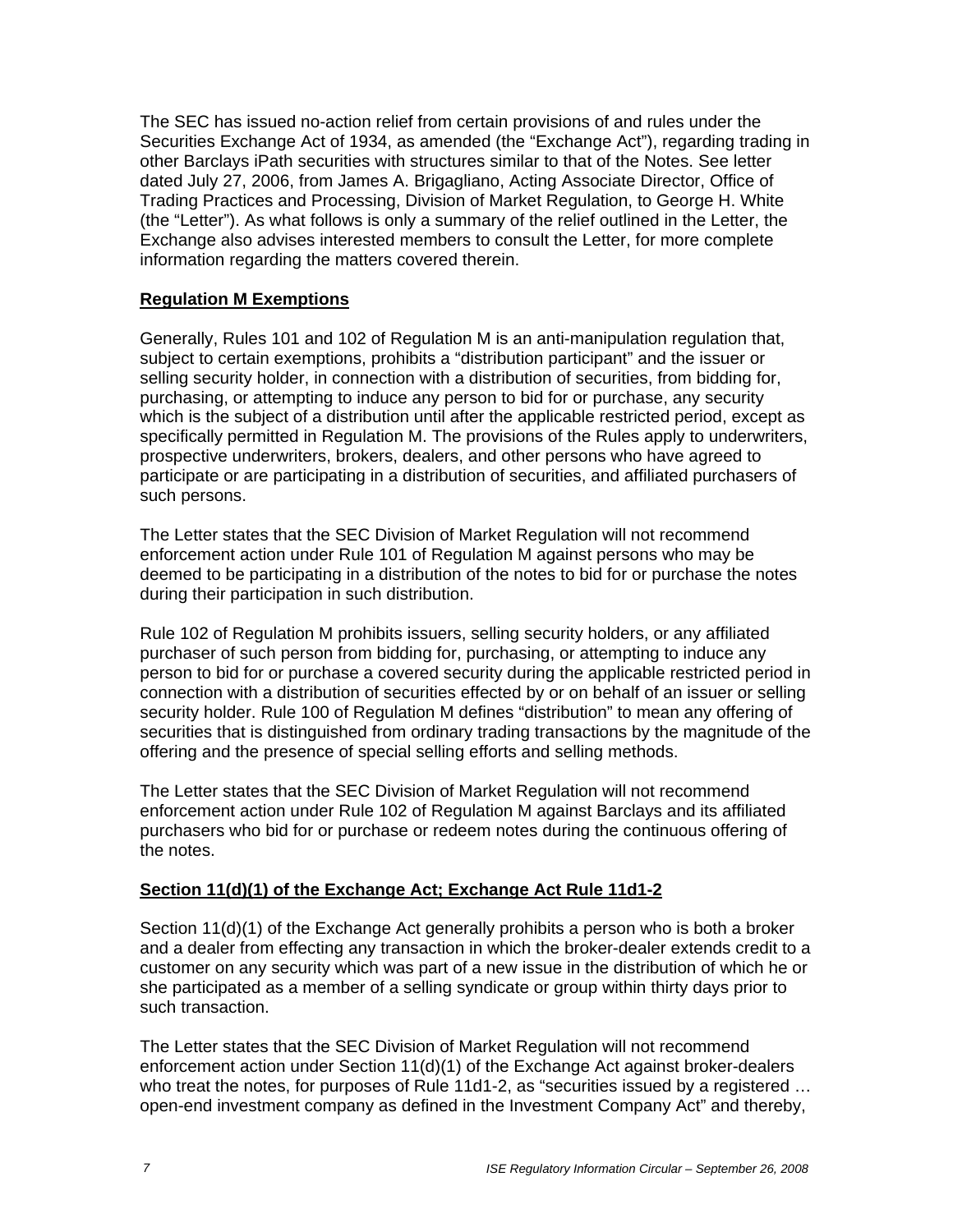extend credit or maintain or arrange for the extension or maintenance of credit on the notes that have been owned by the persons to whom credit is provided for more than 30 days, in reliance on the exemption contained in the rule.

**This Regulatory Information Bulletin is not a statutory Prospectus. Equity EAMs should consult the Trust's Registration Statement, SAI, Prospectus and the Fund's website for relevant information.**